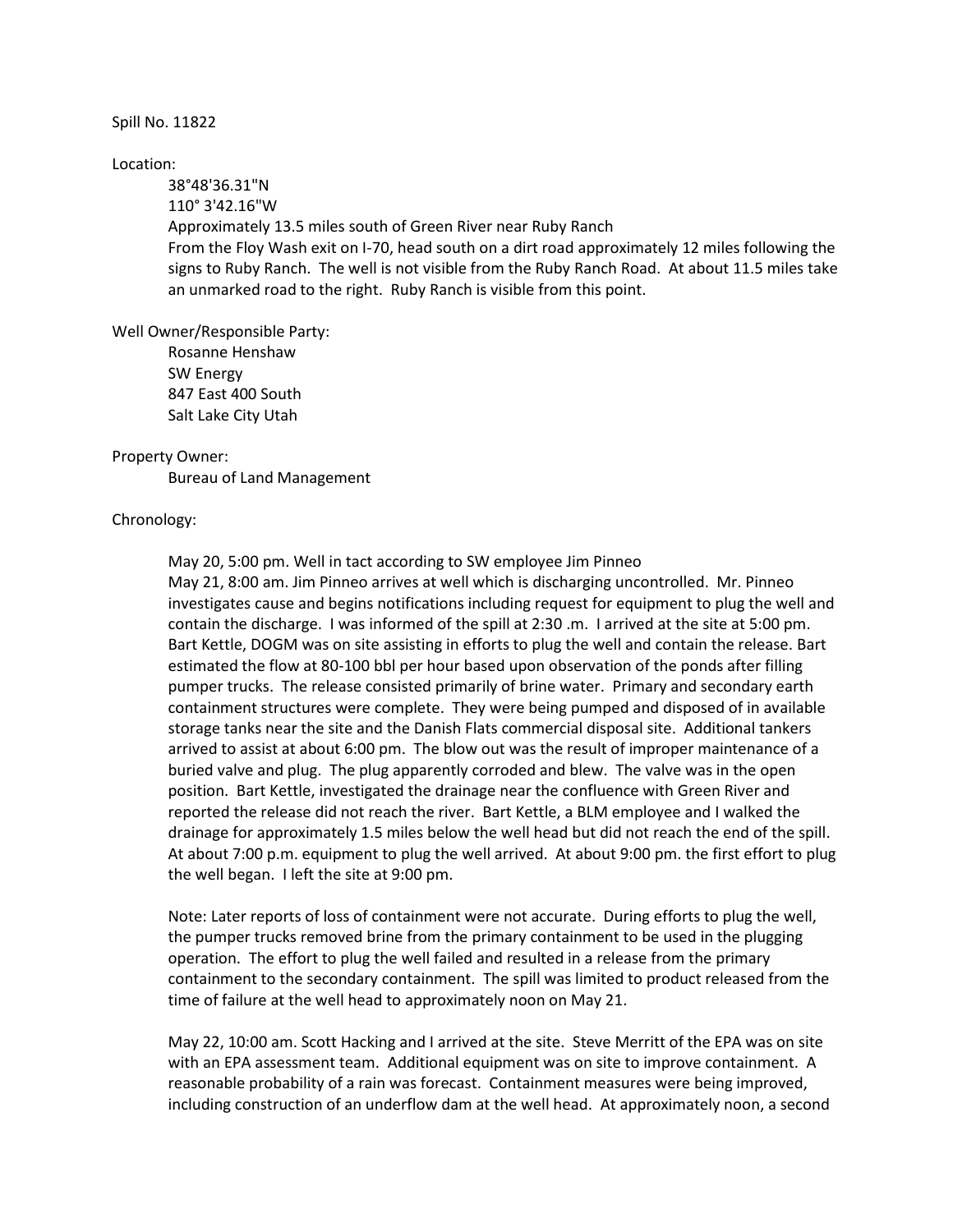effort to plug the well using drilling mud was initiated. This effort was successful. Scott and I collected a sample of the discharge from the well. Rosanne Henshaw-SW Energy, Steve Merritt-EPA, Clifford Giffen-BLM, Scott and I met to discuss what the next steps were. I encourage Rosanne to get a qualified environmental response contractor as soon as possible. We discussed possible containment measures in the event of a storm. Scott and I collected a sample from the Green River 0.25 miles above the confluence with the wash. We left the site at 3:00 pm.

Note: I was on annual leave May 23. Sometime during the night a storm event carried mobile components of the release into the Green River. Booms placed in the wash below the extent of the original release were only marginally effective in containment. The underflow dam at the river was not complete. Accurately estimating the amount of petroleum product mobilized and carried into the river is not possible. However, based upon observation of the wash prior to the storm, including pools, etc., I estimate the total volume of petroleum product did not exceed 100 gallons. Most of the release was absorbed into the soil, greatly reducing volume which could be mobilized by the storm. The storm was not significant, causing little erosion.

May 28, 11:00 am. I arrived at the site. Bart Kettle was on site as well as AnnMarie Aubrey, BLM. Custom Environmental Services was on site and involved in containment and cleanup. A local contractor, KSue of Moab also has equipment on site. KSue has provided heavy equipment including a dozer, backhoe and track hoe since May 21. Bart, AnnMarie and I inspected the containment at the confluence with the Green River. The mouth of the drainage provides calm water which excellent for placement of booms. We also observed the lower underflow dam. Contaminated soils are being removed and collected at a lined storage area awaiting final disposal. After containment at the river was impoved, the focus was on areas of gross contamination, i.e. the pad and channels above the primary containment. The cleanup operation was well organized and with adequate resources to efficiently finish the work.

May 30, 9:00 am. Arrive at Green River State Park. The BLM, in cooperation with State Parks arranged river transportation to determine impact to the Green River and collect samples. We observed probable areas of collection, i.e. backwater in drainages, debris jams, and vegetation along embankments. We also interviewed approximately 10 boaters. We did not observe any evidence of contamination. None of the boaters contacted reported anything unusual. When questioned specifically about petroleum, they did not report any observation of sheen, smell etc. A sample was collected in the backwater of Spring Canyon. We covered approximately 47 miles of the Green River, focusing primarily on the area immediately below the confluence of the affected wash. The sample was collected at a randomly selected site.

June 3, 1:00 pm. Arrive at well site. I met with representatives of BLM (Clifford, Area Manager, Resource Manager), Well Owner (Rosanne), DOGM (Bart). We observed cleanup activities in progress and areas which have been cleaned. Bart estimates completion of cleanup by mid June. Bart, Cliff and I discussed the initial release and trying to estimate how much actually reached the river as a result of the storm. We all agreed the amount which reached the river was minimal. Based upon the dilution factor, the concentration downstream was probably below detection levels. I do not anticipate any long term impacts attributable to this event.